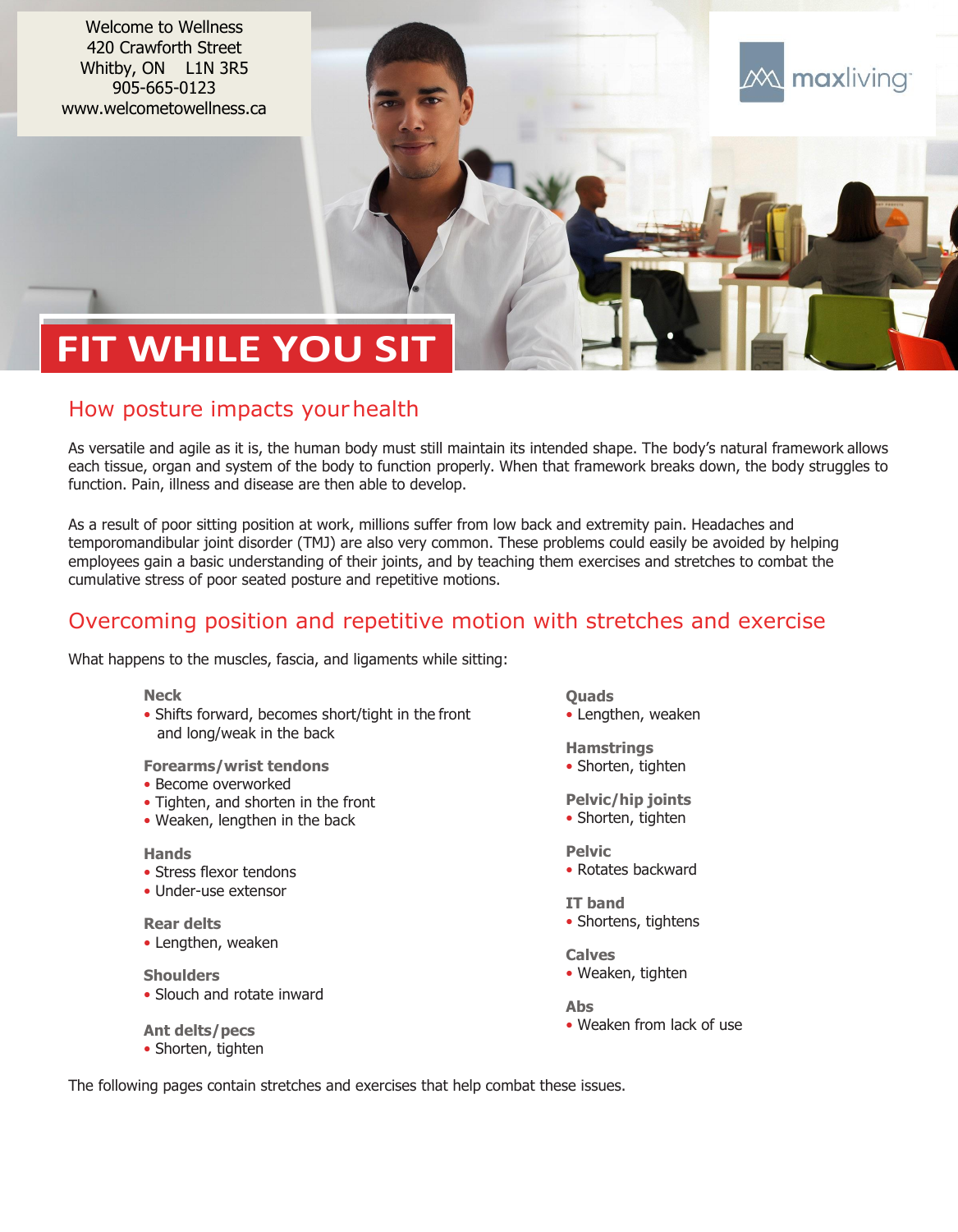# Hands and forearms

#### **Rubber Band Drill**

- Put your thumb and fingers together and place a rubber band around them. Extend thumb away from fingers to stretch the rubber band.
- Perform this exercises 5-10 times, 2 times per day.

#### **Flexor/Extensor Stretch**

- For the first stretch, lift one of your arms and hold it comfortably in front of you with your palm facing down.
- Bend your hand downward and gently pull it toward your body with your opposite hand.
- You will feel slight tension in the outside part of your elbow and forearm.
- Hold the stretch for 15 to 30 seconds.
- Next, lift the same arm and hold it comfortably in front of you, this time with the palm facing up.
- Bend your hand downward, and gently pull the tips of your fingers back toward your body using your opposite hand.
- You will feel slight tension in your forearm and elbow.
- Hold the stretch for 15 to 30 seconds.
- Relax and return to the starting position and repeat the both stretches with your opposite hand.

#### **Wrist Rotations**

- Extend both arms in front of you with your hands in fists (facing either up or down).
- Slowly rotate outward, then inward in a circular motion. \*This stretch can improve blood flow to your hands.

## Head and neck

#### **Neck Flexes**

- Start from a standing or upright seated position with proper posture.
- Slowly tuck your chin inward. Do not tilt your head downward.
- Then, gently roll your head backward.
- Finish with your eyes looking up at the ceiling and your chin pointed up and away.
- This exercise can be performed with or without a pad/pillow.





















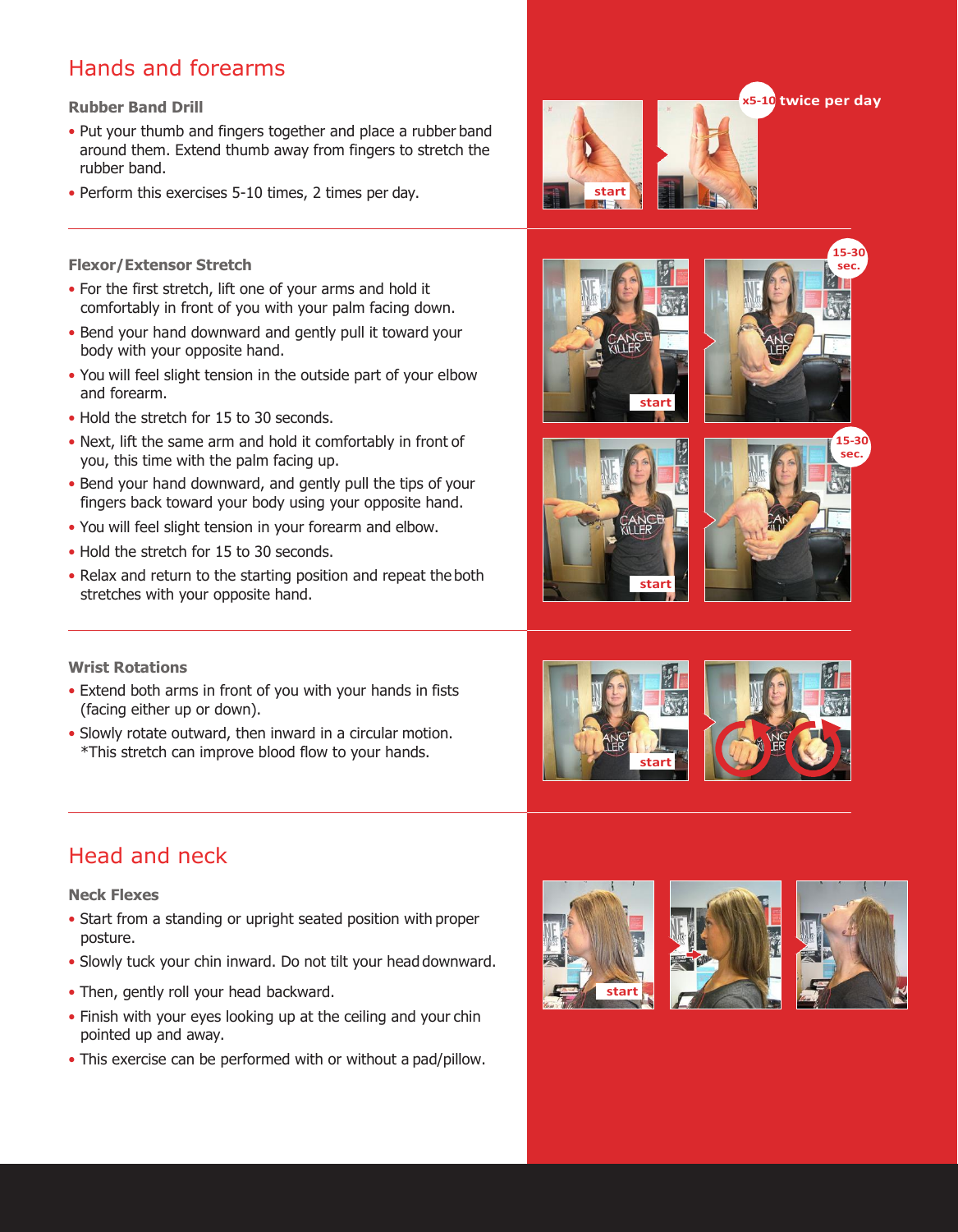### **Shoulders**

#### **Shoulder Blade Squeeze**

- Let your arms rest at your sides.
- Roll your shoulders backward.
- Squeeze your shoulder blades together. Hold this position for 2-3 seconds.
- Release, and allow shoulders to roll forward to the resting position. Repeat this five times.

**Doorway Stretch – low, mid, and high angle**

- Stand arm's length from an open doorway.
- Place both hands on the door frame at shoulder height.
- Without bending your back, slowly lean into the doorway, supporting your weight with your hands.
- Lean into and through the doorframe until you feel a stretch in your chest. Hold for 5-10 seconds.
- Then, use your hands to push your body back to its normal upright position.
- Repeat the exercise twice: Once with your hands on the doorframe slightly above shoulder height, and once with your hands braced slightly below shoulder height.
- \*Depending on the size of the door frame, you may choose to brace yourself with the insides of your forearms instead of your hands.









**5-10 sec.**

### Core

#### **Side Bends**

- While seated, let your arms hang at your sides while maintaining proper seated posture.
- Slowly begin to bend your torso to your right, as if you are trying to touch your right shoulder to the outside of yourright hip.
- At the same time, rotate your right hip upward, as if you are trying to touch it to your right shoulder.
- Return to your original upright position while maintaining proper seated posture at all times.
- Repeat the exercise using your left side.
- To complete the exercise, alternate sides and do 15-20 reps per side.





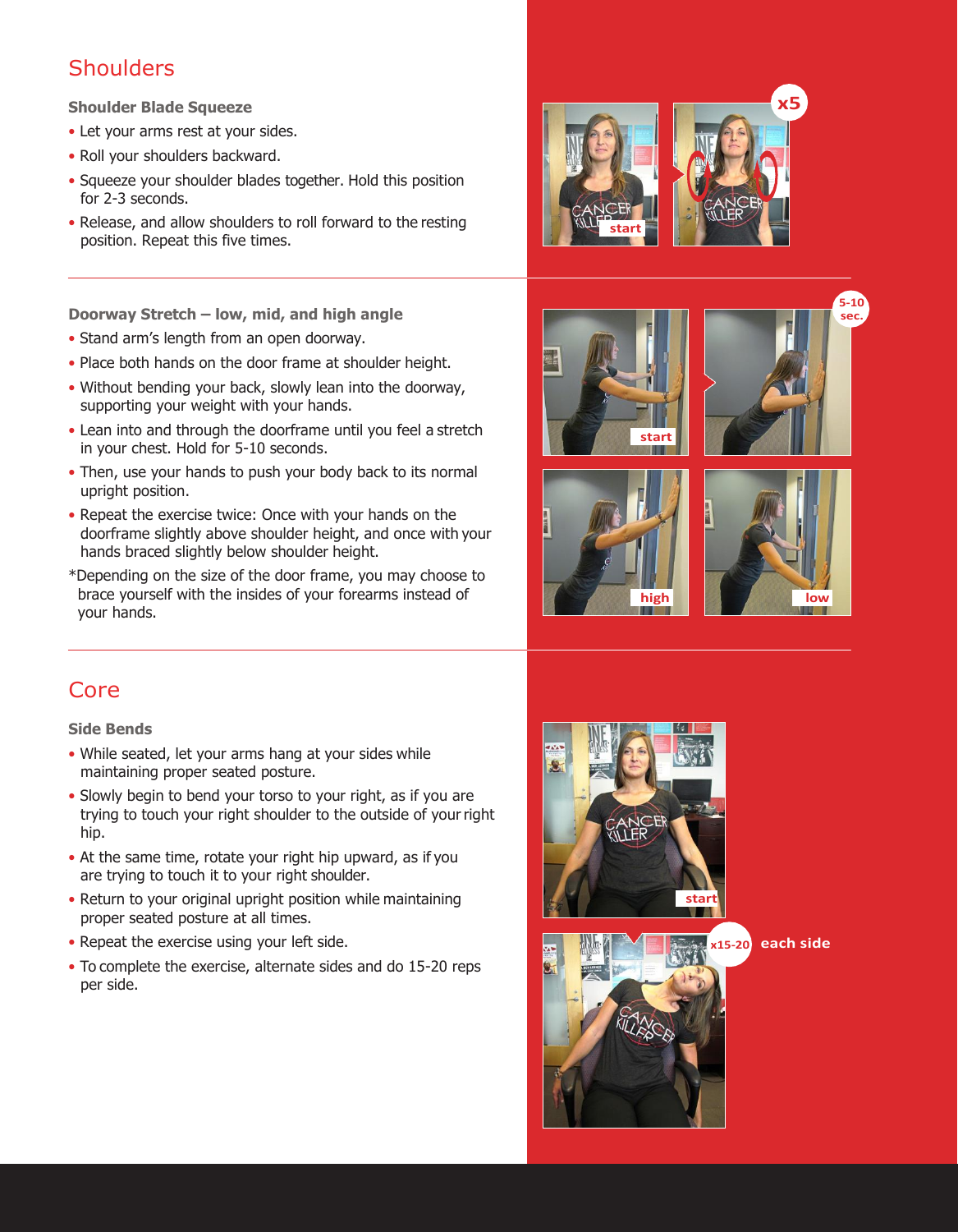**Twist and Tighten**

- While seated, cross your arms in front of you and away from your chest.
- In a controlled manner, rotate your torso as far to your right as possible. Keep your arms and back straight.
- Squeeze and hold your core momentarily, then relax.
- Then, stop your momentum and rotate slowly to your left. Be sure to twist as far as you can without straining.
- Squeeze your core again, then relax.
- Twisting to both sides constitutes one repetition. Complete 15-20 reps.

### **Abdominal Flexes/Contractions**

- While seated, place your hands on your knees.
- Tighten your abdominal muscles, pulling them inward.
- Hold for 3-5 seconds, then relax.
- Repeat 10 times.

### Fitness

**Pump Legs/Seated Sprint**

- While maintaining proper posture, lift your right foot slightly (3-4 inches) off the ground. Do not brace yourself with your arms.
- Lower your right left, lift your left leg slightly (3-4 inches) off the ground.
- In succession, these movements should look like you are marching from a seated position.
- Repeat Steps 1 and 2 in rapid succession; this is a "sprint." You should sprint without stopping for 20 seconds.
- Rest.

### **Pump Arms**

- While seated and maintaining proper posture, bend your arms to bring your hands (or fists) to your shoulder height, resting just outside of your shoulders.
- Push your right hand/fist straight up into the air, extending your arm to the apex of its reach.
- Bring your right hand/fist back down to shoulder level while simultaneously pushing your left hand/fist straight up, now extending your left arm to the apex of its reach.
- For 20 seconds, alternate extending your left and right hands/fists into the air in rapid succession.